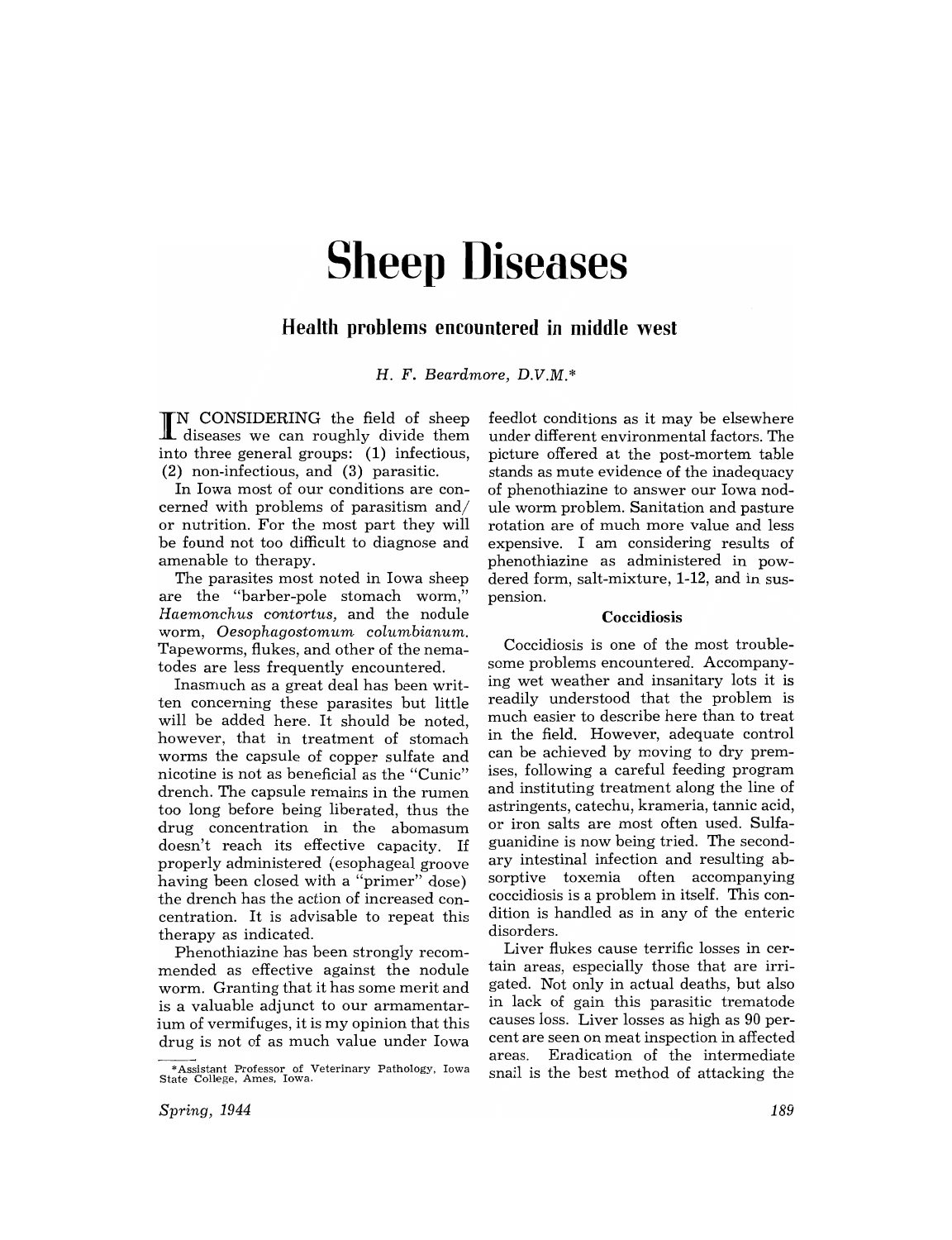problem. Copper sulfate solutions in great dilution are most effective for this. The crystals of "bluestone" can be placed at the headwater and permitted to filter through the area. Also, drainage, if feasible, does the job well. Treatment of the affected animal is carried on by administration of certain selected higher hydrocarbons. Care must be used to avoid toxicity reactions or side reactions due to lack of available calcium in the blood stream. Losses as high as 1500 due to this fluke on one ranch have been reported from the Pacific coast. The Oregon station has done good work with this parasite and has aided in improving the relationship of liver flukes to the occurrence of black disease.

The fringed tapeworm cannot be forgotten, but work is not completed which is adequate to answer the problems which we encounter here. The Colorado station is contributing nicely to a solution of the problem.

Regarding nutrition, few of our Iowa sheep are underfed; rather they find themselves forced on diets high in legumes, corn and other grains. Too often they have not been conditioned to this heavy feeding, with the result that digestive embarrassment, plus the action of clostridial organisms and their products couple to give us the condition of enterotoxemia. This condition causes large numbers of losses in the early fall during the period of "lambing down" corn as well as the early feedlot period. Careful and experienced feeders do not encounter this condition often. The post-mortem lesions are highly suggestive of hemorrhagic septicemia, thus these conditions have been and are being confused too often. Treatment calls for drastic reduction in feed with a slow "build-up period" following. Certain of the intestinal antiseptics and anti-fermentives have been used. A capsule 000 containing 8 mg. of acriflavine and the rest bismuth subgallate has been recommended and used with success. Prevention is the best cure here. However, once the condition appears it is not impossible to avoid large losses by reasonable feeding. **In** the event that acriflavine is used in sheep, it is to be borne in mind that some individuals manifest an idiosyncrasy towards the

product and develop marked swellings of the head region, which is suggestive of "big head."

Fortunately the condition known as pregnancy disease is not too common here. And yet the etiology of the condition is obscure. Perhaps it is a combination of endogenous metabolism (fetal and maternal) dietetics, and endocrinology. We recognize that feeding does play some part in its development, yet we must explain why only certain individuals of a given flock develop the condition. Twinning is considered to be a factor with abortion, either spontaneous or induced, alleviating the condition. This would indicate the possibility of a toxemic reaction due perhaps to trans-placental permeability of a toxic principle. The post-mortem picture is one of an acute toxemia. Dextrose solutions and those of calcium salts are partially successful in the line of treatment. Hormonal therapy has yet to be proved both pro and con.

### **Pasteurellosis**

Of the truly infectious diseases we must, of course, consider pasteurellosis. This condition is definitely seen in sheep. Rarely do we find it, however, without the predisposition of extremes of feeding, transportation, temperature changes, or a devitalizing parasitism. Under such conditions the results of therapy are variable. Immune serum is always indicated in an outbreak if it is financially sound to administer it. The value of the sheep as such per unit varies greatly, and because of this the practitioner must especially consider this factor. For example, a flock of 1,000 sheep cannot be treated in the same economic criterion with a herd of 50 registered cattle or fewer yet registered horses. This part of practice is also important to know.

Before administering a mixed bacterin, or the hemorrhagic septicemia bacterin, to sheep indiscriminately, it would be well to consider the work done at the Kansas station by Scott. His work and results are interesting, important, and accessible to those interested. Sulfonamide therapy is used in conjunction with the immune serum in affected flocks.

*The Veterinary Student*